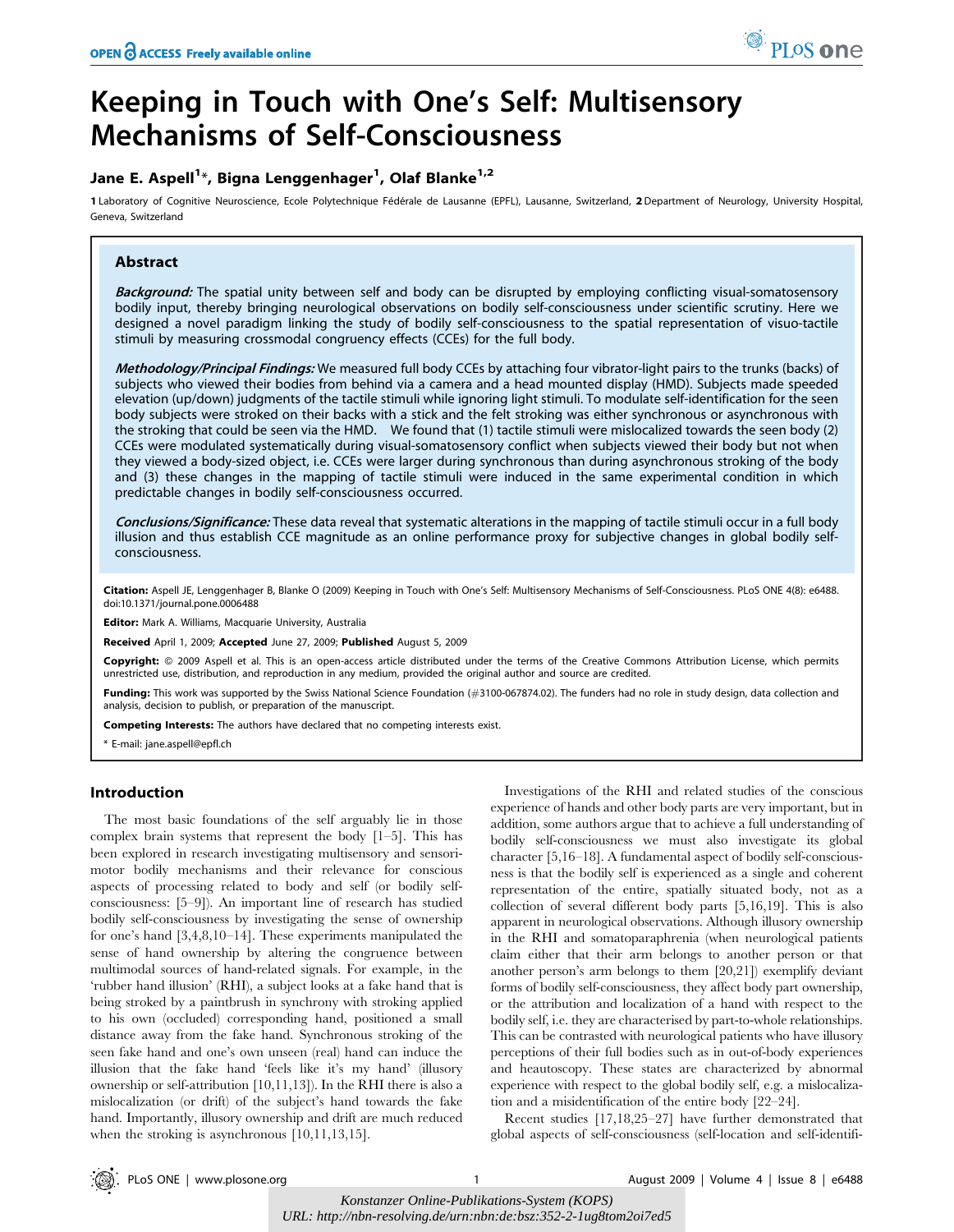cation for the full body) - which are disturbed in neurological patients with autoscopic phenomena - can also be manipulated in healthy individuals by generating multisensory conflicts. In one study [18] subjects viewed their own body from behind via a headmounted display while their backs were stroked. When the 'felt stroking' on the back of the body was congruent with the 'seen stroking' on the 'virtual' body, subjects showed higher degrees of ownership (or self-identification) for the virtual body, and mislocalized their self to a position outside their bodily borders. The studies on global bodily self-consciousness quantified ownership by verbal or physiological responses [18,25,27], or behavioural proxies such as perceived spatial 'drift' [18], based on drift measures in the RHI [10]. However these measures do not reveal whether modifications in global bodily self-consciousness are associated with changes in tactile spatial representations. Investigating this aspect is important, as it will reveal whether basic sensory processing of bodily signals is involved in the representation of the bodily self. What is more, the supposed primacy of the tactile sense in self-consciousness [28,29] generates the prediction that whenever self-location is displaced, an associated change in the mapping of tactile sensations should also occur.

Here we linked the study of global bodily self-consciousness with the measurement of the spatial representation of visuo-tactile stimuli by using the crossmodal congruency task [30]. We hypothesized that this task could function - during the 'full body illusion' described above - as an effective measure for probing global aspects of bodily self-consciousness (global ownership and self-location) because the crossmodal congruency effect (CCE) can function as a behavioural index of whether visual and tactile stimuli are functionally perceived to be at the same spatial location. In previous studies of the CCE [12,30–33] the visual and tactile stimuli were presented on the hands (a very recent study tested CCEs with stimuli on feet [34]). Subjects performed worse when a distracting visual stimulus occurred at an incongruent elevation with respect to the tactile (target) stimulus. Importantly, the CCE (difference between performance in incongruent and congruent conditions) was larger when the visual and tactile stimuli occurred closer to each other in space [30]. The CCE has previously been used as a measure of the tactile mislocalisation of touch towards a rubber hand when a fake hand was either aligned or misaligned with subjects' own hands  $([12]$ , see also  $[15]$ ). This measure has a number of advantages: its magnitude is relatively large and it is less susceptible to experimenter expectancy effects than previous behavioural proxies of bodily selfconsciousness. Moreover, the congruency task enables the collection of repeated, 'online' measurements during manipulations of selfconsciousness: this has not previously been done in studies of partial or global bodily self-consciousness.

In the present study we tested whether CCEs – studied so far only for hands – would also be found when viewing one's own body from an external perspective, from two metres behind. Firstly, we studied whether CCEs were modulated by the visual presence or absence of the subject's own body. Secondly, to investigate whether these 'full body CCEs' could be associated in a predictable way with changes in bodily self-consciousness, we kept the visual stimulus constant and manipulated self-identification with the virtual body and self-location by employing either synchronous or asynchronous stroking of the back.

### Methods

#### Subjects

control study (study 3). Two subjects were excluded from the analyses of study 1 because of chance-level performance in some conditions. Different subjects took part in studies 1, 2 and 3. All subjects had no previous experience with the task or experimental paradigms. All subjects had normal or corrected to normal vision and had no history of neurological or psychiatric conditions.

#### Ethics Statement

All subjects gave written informed consent and were compensated for their participation. The study protocol was approved by the local ethics research committee – La Commission d'éthique de la recherche Clinique de la Faculté de Biologie et de Médecine - at the University of Lausanne, Switzerland and was performed in accordance with the ethical standards laid down in the Declaration of Helsinki.

## Materials

We constructed four 'light-vibration' devices, each consisting of a small vibrating motor (Precision MicroDrives shaftless vibration motors, model 312–101, 3V, 60mA, 9000 rpm (150 Hz), 5 g) paired with a single bright light emitting diode (LED; luminance  $45$  cd/m<sup>2</sup>). The motors had a surface area (the area touching the skin) of 113 mm<sup>2</sup> and reached maximal rotation speed in approximately 50 ms. The devices were attached to the skin using tape. The two 'upper' devices were positioned at the inner edges of the shoulder blades and the two 'lower' devices 9 cm below (Fig. 1). Subjects stood with their backs facing a 3D video camera placed 2 metres behind. The video was projected in real time (except for asynchronous blocks, see below) onto a head mounted display (HMD) enabling subjects to view the video in stereoscopic 3D. White noise was presented over headphones to mask any noise from the vibrators, and subjects wore a cloth hood over their heads to occlude vision of their surroundings. The experiment took place under artificial illumination except for the 'body not visible' block when the room lights were switched off and the subjects stood in darkness (but could still see the LEDs). During 'stroking blocks' the backs (the area spanning the shoulders to waist) of subjects were irregularly stroked, about twice per second by the experimenter with a long wooden stick, and subjects could view the stroking via the HMD. The stroking began one minute before the first vibrotactile stimulus and continued throughout the entire block. In asynchronous blocks a camera delay of 400 msec was introduced (using a delaying device) so that 'seen stroking' and 'felt stroking' did not correspond.

Stimulus timings were controlled by a program written with E-Prime software. Each trial consisted of a light (LED) flash followed by a vibro-tactile stimulus. The active LED and active vibrating motor were varied randomly and independently from trial to trial. Each trial began with a light flash of 33 msec duration. In study 1, vibro-tactile stimuli were presented 33 msec after the light onset, and for a duration of 100 msec. Note that the vibrator only reached full speed after 50 msec, thus the vibration onset was not exactly at the SoA given. N.B. In studies 2 and 3 the parameters were identical except that vibro-tactile stimuli were presented 233 msec after the light onset. After subjects had responded with a button press there was a 1 second pause before the succeeding trial commenced.

## Procedure

The procedure was identical for all blocks except for those details added below. Subjects were instructed to keep their eyes open and fixate a location in the middle of their backs, as viewed via the HMD. For the first minute of each block no vibrotactile or LED stimuli were presented and subjects were instructed to stand

A total of 35 healthy right-handed subjects took part: 13 (8 males, mean age 24 years) in study 1, 13 (9 males, mean age 26 years) in study 2, and 9 (6 males, mean age 23 years) in the object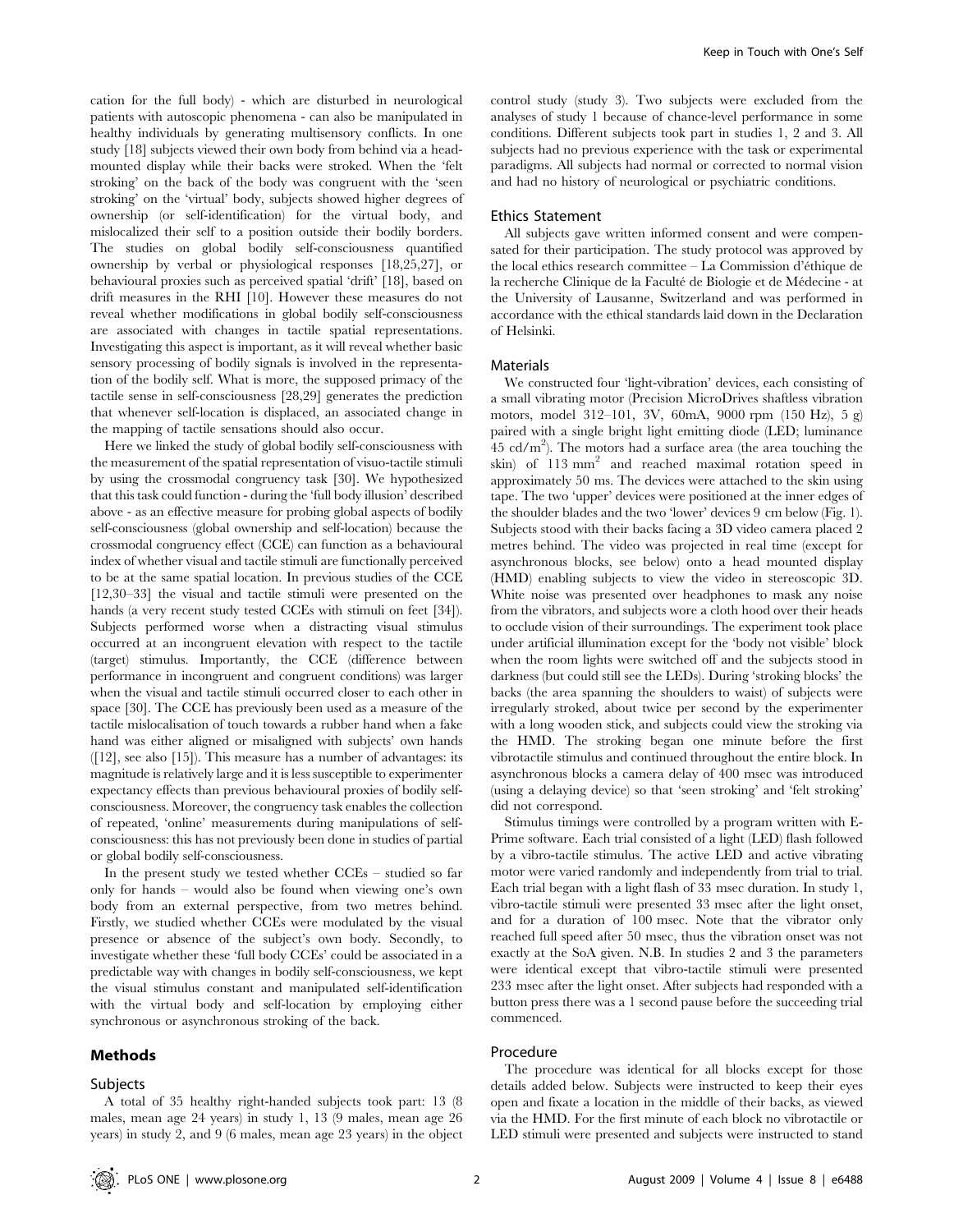

Body visible



Body not visible



Synchronous stroking



Asynchronous stroking





# Object synchronous

Object asynchronous

Figure 1. Experimental set-up for different conditions. Subject stood two metres in front of a camera with a 3D-encoder. Four light-vibration devices were fixed to the subject's back, the upper two at the inner edges of the shoulder blades and the lower two 9 cm below. In the object control conditions the lights were attached to a white rectangular metal panel. The small inset windows represent what the subject viewed via the head mounted device. 1. (Upper row) left panel: 'body visible' condition; right panel: 'body not visible' condition. 2. (Middle row) left panel: synchronous stroking condition; right panel: asynchronous stroking. 3. (Bottom row) - Object control – left panel: synchronous stroking; right panel: asynchronous stroking.

doi:10.1371/journal.pone.0006488.g001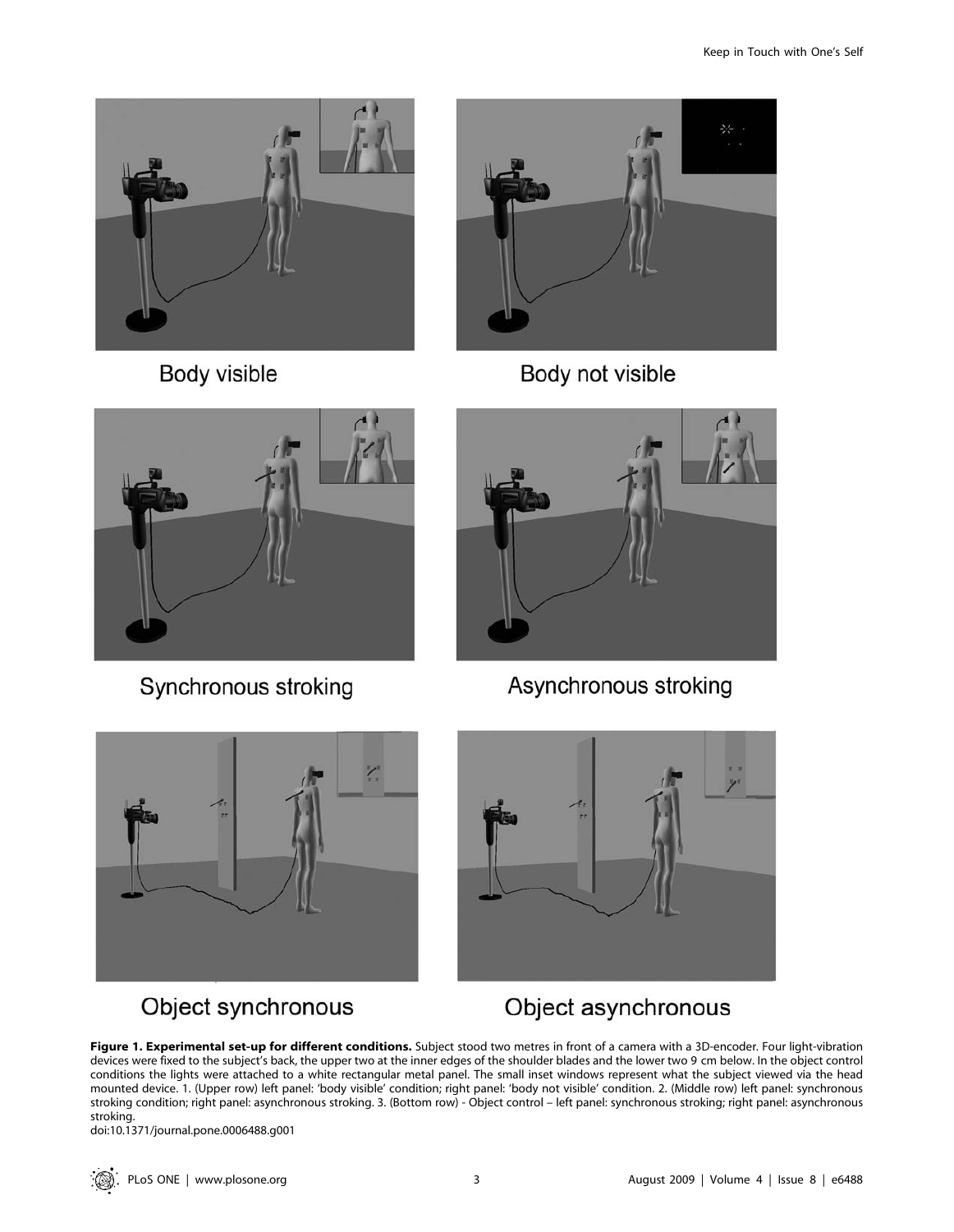still and wait for the first stimulus. Subjects then had to signal with their right hand, pressing one of two buttons as fast as possible, whether they felt a vibration at the top (an upper device) or at the bottom (a lower device) of their backs (regardless of side), while trying to ignore the light flashes. These responses enabled us to measure reaction times (RTs) and accuracies. At the end of the block (of duration  $\sim$ 9 mins) global self-localization was measured by first passively displacing the subjects (the experimenter gently guided the subjects - who had their eyes closed - while they took very small steps backwards). They were then asked to walk back to their initial position (while keeping their eyes closed) with normalsized steps (as in [18]). The distance (the 'drift') between the position held during the experimental block and the position indicated by the subject was measured. Self-identification with the seen body and other phenomenological aspects were assessed at the end of each block by a questionnaire adapted from [18]; see Table 1. Subjects took a short break before the subsequent block. All subjects completed a training session (with the body visible and no stroking) prior to the experimental blocks. In study 1 there were 30 trials per condition (same congruent, same side incongruent, different side congruent and different side incongruent) and in studies 2 and 3 there were 25 trials per condition. The order of blocks was counterbalanced across subjects.

Study 1 experimental blocks: (1) Body visible (no stroking) (2) Body not visible (no stroking) – lights in the room were turned off. (3) Synchronous stroking blocks (4) Asynchronous stroking blocks. See figure 1, top and middle panels.

Study 2: All stimulus and procedural details were as described for study 1 except for an increased SOA (233 msec) between the LED and vibro-tactile stimuli. Experimental blocks: (1) Synchronous stroking blocks (2) Asynchronous stroking blocks (3) No stroking blocks (same as 'body visible' block in study 1). See figure 1, middle two panels.

Study 3 (object control): All stimulus and procedural details were as described for the synchronous and asynchronous blocks in study 2, except that in 'synchronous object' blocks, subjects' backs were stroked with the stick in synchrony with stroking viewed – via the HMD – on a white upright rectangular human-sized metal panel (the object; Fig. 1; bottom two panels). In the 'asynchronous object' blocks the subjects' backs were again stroked with the stick but a delay was added to the visual display presented on the HMD (as described in study 2) so that the 'felt stroking' was asynchronous with respect to the seen stroking on the object. In the object blocks the vibrators were attached to the backs of subjects, as described previously, but the LEDs were attached to the object and were placed at the same height from the ground and at the same relative distances as the vibrators on the subjects' backs.

#### Statistical analysis

Trials with incorrect responses and trials in which subjects failed to respond within 1500 msec were discarded from the reaction time (RT) analysis (following the method of [30]). As a result an average of 4.8% of trials per subject were discarded. The mean RTs and the drift (self-location) measures (calculated relative to initial position  $= 0$ ) were normally distributed (Kolmogorov-Smirnov test for normality) and were analyzed using two-tailed repeated measures analyses of variance (ANOVA) and two-tailed t-tests, respectively. The questionnaire scores were analyzed using a non-parametric test (Wilcoxon matched pairs test). The significance (alpha) level used was 0.05.

For study 1, RT and accuracy data were analysed using a repeated measures ANOVA with three factors: body (body visible/ not visible), side (same/different) and congruency (congruent/ incongruent). Mean RT and errors for all conditions are shown in table 2. To examine the effect of stroking type, a separate repeated measures ANOVA was run with factors stroking type (asynchronous/synchronous), side (same/different) and congruency (congruent/incongruent). For study 2 and study 3, RT and accuracy data were again analysed using a repeated measures ANOVA with the factors stroking type, side and congruency. We mainly focus on the RT data rather than accuracy, as this has been shown to be more sensitive [12,15,33].

### Results

#### Results of Study 1

Figure 2 plots the size of the full body CCE (reaction time in incongruent trials minus RT in congruent trials) for the body visible and body not visible conditions. In the body visible condition the CCE was larger when the light appeared on the same side as the tactile stimulus, compared to when it appeared on the different side. The 'body not visible condition' did not show these effects on the size of the CCE. Statistical analysis revealed a significant main effect of congruency ( $F_{1,10} = 15.25$ ; p = 0.003), a significant interaction between body and congruency  $(F<sub>1.10</sub> = 21.63; p = 0.001)$ , a significant interaction between side and congruency ( $F_{1,10} = 7.66$ ; p = 0.02) and crucially, a significant three-way interaction between body, side and congruency  $(F<sub>1,10</sub> = 10.13; p = 0.01)$ . Planned comparisons between same and different side CCEs for body visible and body not visible conditions revealed that the CCE was significantly larger for the same side compared to the different side visual presentation when the body was visible  $(t_{1,10} = 3.22; p = 0.009)$  but not when the body was not visible  $(t_{1,10} = 0.83; p > 0.05)$ . The error rates showed a similar pattern of modulation by congruency and side. There was

Table 1. Self-identification Questionnaire.

## During the experiment there were times when: 1 It seemed as if I was feeling the touch of the stick in the location where I saw the virtual body being touched

- 
- 2 It seemed as though the touch I felt was caused by the stick touching the virtual body.
- 3 I felt as if the virtual body was my body.
- 4 It felt as if my (real) body was drifting towards the front (towards the virtual body).
- 5 It seemed as if I might have more than one body.
- 6 It seemed as if the touch I was feeling came from somewhere between my own body and the virtual body.
- 7 It appeared (visually) as if the virtual body was drifting backwards (towards my body).
- 8 It seemed as though I was in two places at the same time.

doi:10.1371/journal.pone.0006488.t001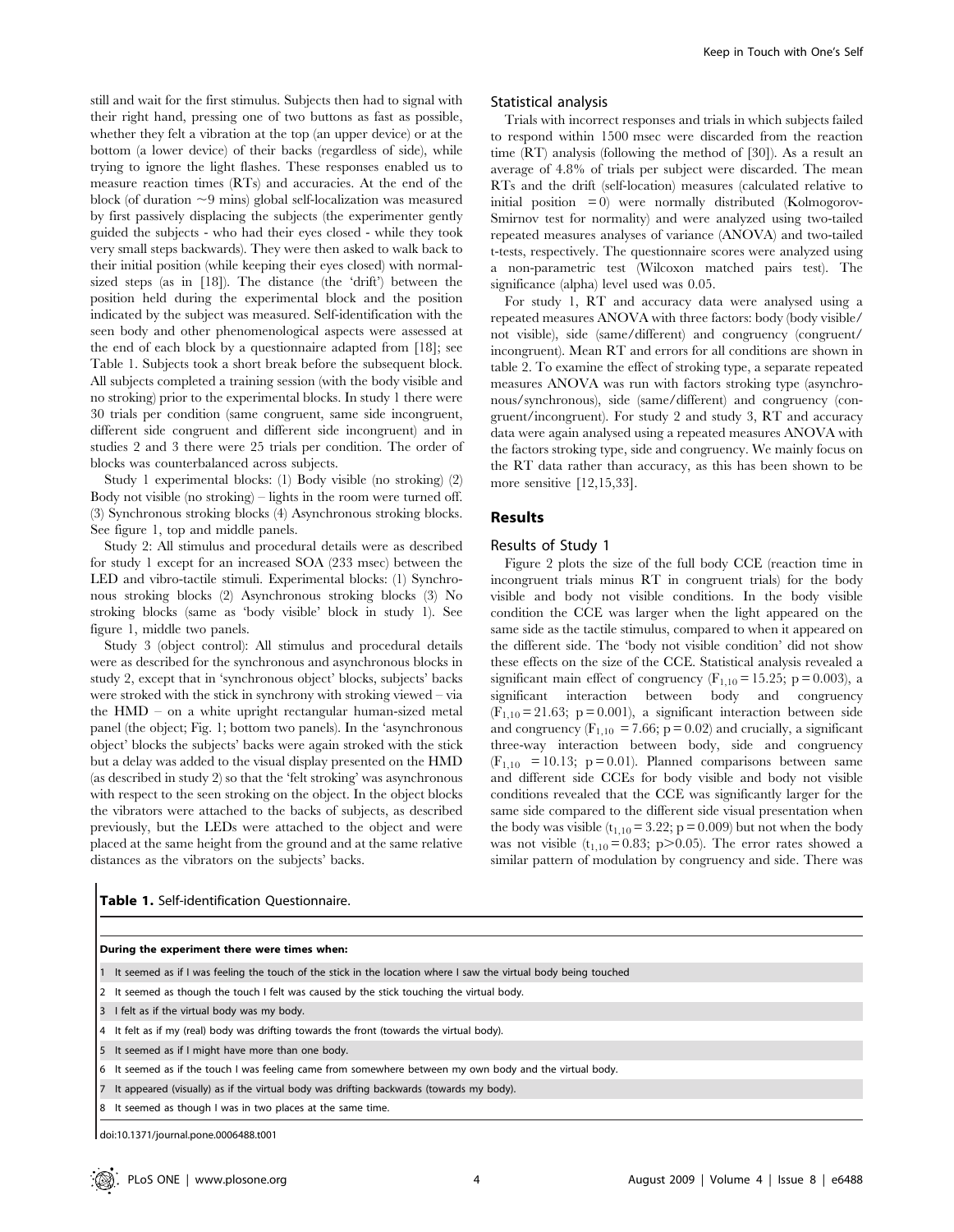Table 2. Mean reaction time and percentage of errors for tactile targets in Studies 1–3 as a function of the visual distractor with respect to the target, the distractor's congruence with the target and the experimental condition.

| Target-distractor<br>congruence | <b>Position of</b><br>distractor | <b>Reaction Time</b><br>(ms) | Error<br>(%) |
|---------------------------------|----------------------------------|------------------------------|--------------|
| Study 1- Body Visible           |                                  |                              |              |
| Congruent                       | same                             | 528 (24)                     | 4 (1)        |
|                                 | different                        | 575 (28)                     | 7(2)         |
| Incongruent                     | same                             | 668 (40)                     | 12 (4)       |
|                                 | different                        | 630 (27)                     | 10(3)        |
| Study 1- Body Not visible       |                                  |                              |              |
| Congruent                       | same                             | 558 (33)                     | 4(2)         |
|                                 | different                        | 550 (38)                     | 4 (1)        |
| Incongruent                     | same                             | 577 (40)                     | 8(2)         |
|                                 | different                        | 570 (37)                     | 6 (1)        |
| Study 1- Body Synchronous       |                                  |                              |              |
| Congruent                       | same                             | 655 (44)                     | 13(3)        |
|                                 | different                        | 690 (49)                     | 18 (3)       |
| Incongruent                     | same                             | 773 (45)                     | 36 (4)       |
|                                 | different                        | 760 (50)                     | 27(4)        |
| Study 1- Body Asynchronous      |                                  |                              |              |
| Congruent                       | same                             | 698 (48)                     | 17(4)        |
|                                 | different                        | 746 (45)                     | 13(2)        |
| Incongruent                     | same                             | 822 (34)                     | 37(8)        |
|                                 | different                        | 782 (35)                     | 25 (3)       |
| Study 2- Body Synchronous       |                                  |                              |              |
| Congruent                       | same                             | 543 (22)                     | 12(2)        |
|                                 | different                        | 627 (32)                     | 19 (3)       |
| Incongruent                     | same                             | 651 (31)                     | 28(5)        |
|                                 | different                        | 643 (33)                     | 22(3)        |
| Study 2- Body Asynchronous      |                                  |                              |              |
| Congruent                       | same                             | 587 (34)                     | 14 (2)       |
|                                 | different                        | 616 (30)                     | 22(2)        |
| Incongruent                     | same                             | 636 (29)                     | 31 (4)       |
|                                 | different                        | 634 (33)                     | 24 (3)       |
| Study 3 - Object Synchronous    |                                  |                              |              |
| Congruent                       | same                             | 646 (65)                     | 13(2)        |
|                                 | different                        | 669 (62)                     | 16(3)        |
| Incongruent                     | same                             | 695 (58)                     | 36 (12)      |
|                                 | different                        | 710 (55)                     | 36(9)        |
| Study 3 - Object Asynchronous   |                                  |                              |              |
| Congruent                       | same                             | 698 (56)                     | 11(2)        |
|                                 | different                        | 655 (53)                     | 10(3)        |
| Incongruent                     | same                             | 690 (46)                     | 33 (12)      |
|                                 | different                        | 701 (61)                     | 33 (10)      |
| Study 3 - Body Synchronous      |                                  |                              |              |
| Congruent                       | same                             | 615 (50)                     | 8 (3)        |
|                                 | different                        | 674 (44)                     | 11(2)        |
| Incongruent                     | same                             | 795 (49)                     | 39 (10)      |
|                                 | different                        | 726 (31)                     | 41 (9)       |
| Study 3 - Body Asynchronous     |                                  |                              |              |
| Congruent                       | same                             | 698 (33)                     | 6(2)         |

| Table 2. Cont. |  |
|----------------|--|
|----------------|--|

| <b>Target-distractor</b><br>congruence | <b>Position of</b><br>distractor | <b>Reaction Time Error</b><br>(ms) | (%)   |
|----------------------------------------|----------------------------------|------------------------------------|-------|
|                                        | different                        | 749 (44)                           | 14(3) |
| Incongruent                            | same                             | 765 (28)                           | 37(9) |
|                                        | different                        | 800 (51)                           | 31(6) |

Standard errors are in parentheses.

doi:10.1371/journal.pone.0006488.t002

a significant main effect of congruency  $(F_{1,10} = 8.36; p = 0.016)$  but no other main effects or interactions. The congruency effect in error rate when the body was visible was 8% for the same side and 3% for the different side. When the body was not visible the congruency effect was 4% for same side and 2% for different side.

The difference in the size of the CCE for same and different side light presentation was similar for synchronous and asynchronous conditions (figure 3). Statistical analysis revealed a significant main effect of congruency  $(F_{1,10} = 18.06; p = 0.002)$  and a significant interaction between side and congruency  $(F_{1,10} = 8.82; p = 0.014)$ . No other effects reached significance  $(p>0.05)$ , and there was no significant three-way interaction between stroking, side and congruency. The error rates again showed a similar pattern of modulation by congruency and side. There was a significant main effect of side ( $F_{1,10}$  = 30.83; p = 0.000); a significant main effect of congruency ( $F_{1,10}$  = 39.3; p = 0.000) and a significant interaction between side and congruency  $(F_{1,10} = 14.18; p = 0.004)$ . No other terms reached significance. The congruency effect in error rate for synchronous stroking was 23% for the same side and 9% for the different side. For asynchronous stroking the congruency effect was 20% for same side and 12% for different side. These error rates are somewhat higher than those found in previous CCE studies and this is probably due to two factors: applying the vibrations to the skin on the back (which is less sensitive than the skin on the fingers) and applying the stroking at the same time as the vibrations (which may have made the task more difficult by introducing tactile 'noise').

No significant effects  $(p>0.05)$  of stroking type were found for self-location – the size of the drift in self-location did not differ for synchronous and asynchronous conditions. Further, there were no



Figure 2. CCE in study 1 – 'body visible' and 'body not visible' conditions. Mean congruency effects in reaction time (RT) in milliseconds (RT in incongruent trials minus RT in congruent trials) in Study 1 for 'body visible' and 'body not visible' conditions. Error bars show standard errors of the mean.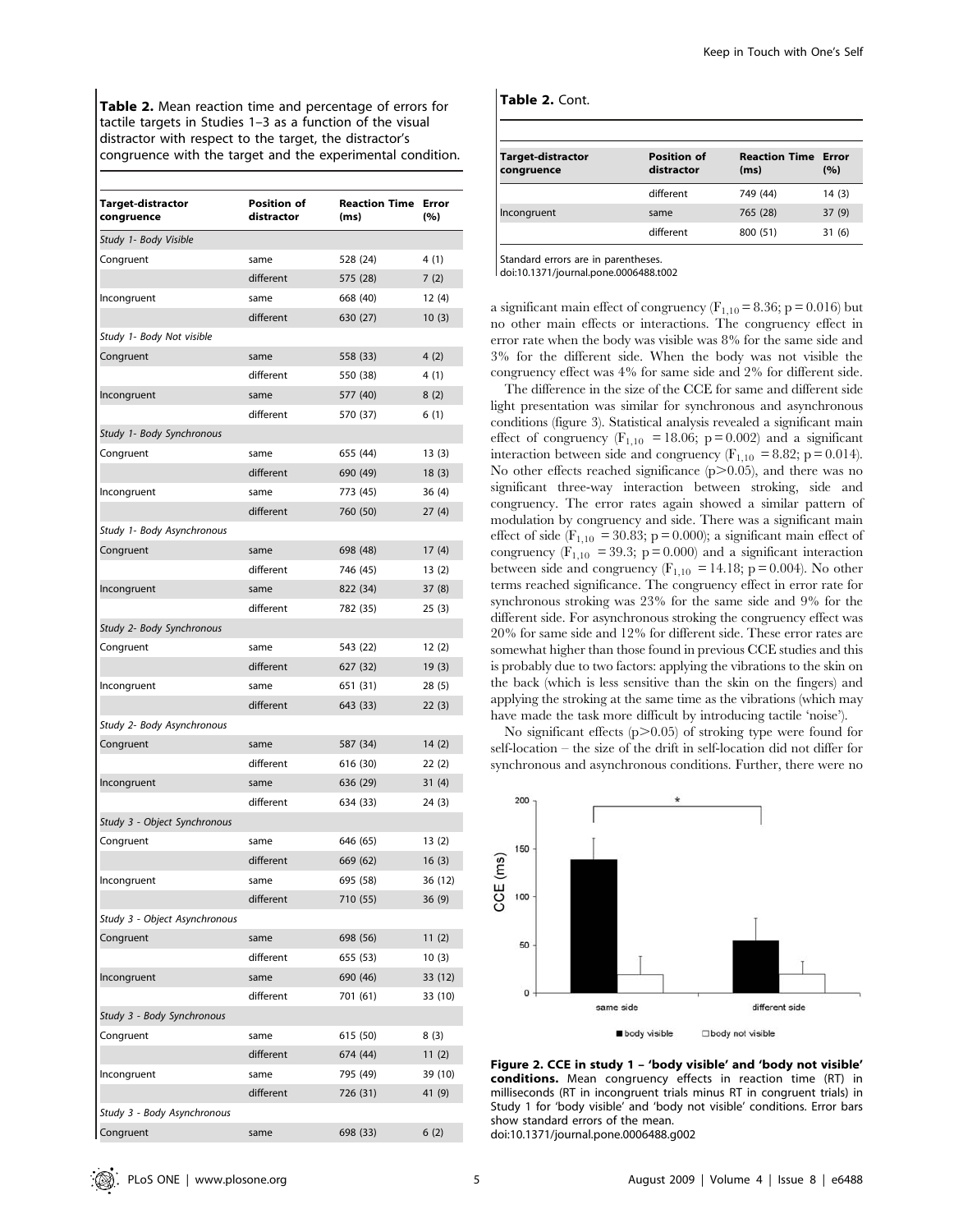

Figure 3. CCE in study 1 – synchronous and asynchronous stroking conditions. Mean congruency effects in reaction time in milliseconds (RT in incongruent trials minus RT in congruent trials) in Study 1 for synchronous and asynchronous conditions. doi:10.1371/journal.pone.0006488.g003

significant differences in the questionnaire ratings (see table 1 for list of questions) between these conditions.

As predicted, we found that the CCE is present for the full body, and is larger when subjects see their body (as compared to when they do not see their body). Our second prediction was not confirmed: stroking (synchronous versus asynchronous) neither modulated the CCE, nor did it modify self-location or selfidentification. The lack of a stroking effect on self-location and self-identification (question 3) is, at first sight, at odds with the findings of a previous study [18] that found a significant increase in both measures during synchronous stroking. This may have been because in the present set-up we added a second visuo-tactile mismatch (LED versus vibration) to the visuo-tactile mismatch already present due to stroking, thus the stimuli in the congruency task may have interfered with mechanisms related to self-location and self-identification. In particular, our stroking conditions may have been 'more synchronous' (or 'less asynchronous') as a result of the introduction of the short interval LED-vibro-tactile stimuli. A complex range of temporal, spatial (and cognitive) factors determines the weighting of each unisensory input during multisensory integration [35–37]. It is therefore possible that the particular combination of visual and tactile signals that were present in the experimental conditions in study 1 may have affected the visuo-tactile integration involved in the computation of self-location. The stimulus onset asynchrony (SOA) of 33 msec in study 1 was chosen based on previous studies on CCEs [30,33] which reported maximal CCEs for an SOA of  $\sim$ 30–100 msec. It may be that processes related to visuo-tactile integration during the combined presentation of the LED/vibro-tactile stimuli and the seen/felt stroking were different to the visuo-tactile integration that occurs when the LED/vibro-tactile stimuli are presented alone.

We therefore ran a second study with a different (increased) SOA between the LED and vibro-tactile stimuli. In order to maximise temporal asynchrony between these stimuli, but potentially retain a CCE, we chose an SOA of 233 msec based on results showing that the CCE is still present for SOAs of  $\sim$ 200 msec [33]. Stimuli were presented in three different experimental blocks – synchronous, asynchronous and no stroking blocks - as in study 1.

#### Results of Study 2

With an SOA of 233 msec, we found that the type of stroking modulates the CCE. In the synchronous condition the CCE was

larger when the light appeared on the same side as the tactile stimulus compared to when it appeared on the different side, whereas the CCE during asynchronous stroking did not differ for same and different side light presentations (see figure 4). The ANOVA revealed a significant main effect of side  $(F_{1,12} = 9.10;$  $p = 0.011$ ), congruency ( $F_{1,12} = 15.80$ ;  $p = 0.002$ ), a significant interaction between side and congruency  $(F_{1,12} = 13.40;$  $p = 0.003$ , and crucially, a significant three-way interaction between stroking type, side and congruency  $(F_{1,12} = 11.30)$ ;  $p = 0.006$ ). Planned comparisons between same and different side CCEs for synchronous and asynchronous conditions revealed that the CCE was significantly larger for the same side than different side in the synchronous condition  $(t_{1,12} = 4.01; p = 0.002)$ , but not in the asynchronous condition  $(t_{1,12}= 2.17; p>0.05)$ . The error rates showed a similar pattern of modulation by congruency and side. There was a significant main effect of congruency  $(F<sub>1,12</sub> = 21.69; p = 0.001)$  and a significant interaction between side and congruency ( $F_{1,12} = 60.46$ ; p = 0.000). There were no other significant main effects or interactions. The congruency effect in error rate for synchronous stroking was 16% for same side and 3% for different side. For asynchronous stroking the congruency effect was 18% for same side and 3% for different side.

In the synchronous condition the subjects showed a mean drift in self-location of 8.1 cm towards the virtual body, whereas in the asynchronous condition the mean drift was 0.1 cm (Figure 5). The size of the drift in the synchronous condition was significantly different from the drift in the asynchronous condition  $(t_{1,12}) = 2.21$ ;  $p = 0.047$ ; two-tailed t-test). For the questionnaire data, statistical analysis revealed significant differences between the synchronous and asynchronous conditions only for questions 1 and 3. Participants gave a significantly higher positive rating in the synchronous condition compared to the asynchronous condition for question 1 (''It seemed as if I was feeling the touch of the stick in the location where I saw the virtual body being touched'') evaluating touch  $(z = 2.8; p = 0.005)$  and for question 3 ("I felt as if the virtual body was my body'') evaluating self-identification  $(z = 2.3; p = 0.020)$ , see Table 1 and Figure 5.

Study 2 revealed that the CCE differs between synchronous and asynchronous stroking, and study 1 showed that CCEs are found when the LEDs are presented on a body but not when the body is not visible. Study 3 was carried out to further understand these effects. In order to determine whether the modulating effect of



Figure 4. CCE in study 2 – synchronous and asynchronous stroking conditions. Mean congruency effects in reaction time in milliseconds (RT in incongruent trials minus RT in congruent trials) in Study 2 for synchronous and asynchronous conditions. Error bars show standard errors of the mean.

doi:10.1371/journal.pone.0006488.g004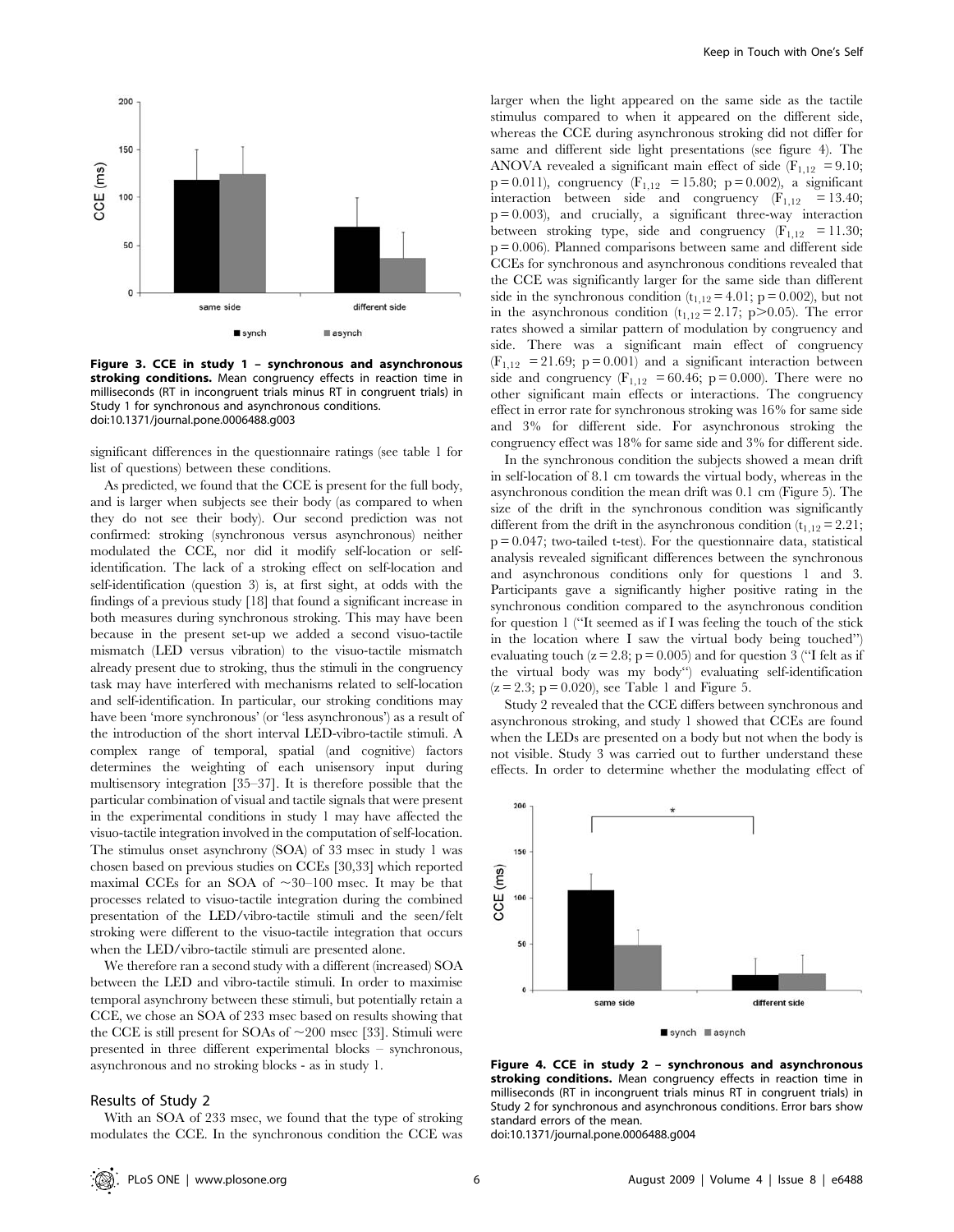

Figure 5. Drift and questionnaire scores in study 2. 1. (Left inset) Drift measured in cm for synchronous and asynchronous conditions on the posterior-anterior axis (Study 2). 2. (Right inset) Score on the ''self-identification questionnaire'' (Study 2) as adapted from [10]. doi:10.1371/journal.pone.0006488.g005

stroking is specific to the case where a human body is viewed or could also be found when an inanimate object is stroked, we ran a final control experiment with nine subjects who viewed (via the HMD) synchronous and asynchronous stroking on an object or on their body while stroking was applied to their backs, as before.

#### Results of Study 3

Figure 6 plots the size of the CCE for same and different sides for synchronous and asynchronous stroking for the object control condition. For the object condition there was no difference in the size of the CCE for same side versus different side visual presentation during either synchronous stroking or asynchronous stroking. The ANOVA did not reveal any significant main effects: stroking type  $(F_{1, 8} = 0.04, p = 0.846)$ ; side  $(F_{1, 8} = 0.01, p = 0.921)$ ; congruency ( $F_{1, 8} = 4.43$ , p = 0.068), or any significant interactions: stroking type $\times$ side (F<sub>1, 8</sub> = 1.57, p = 0.246); stroking type $\times$ congruency (F<sub>1, 8</sub> = 0.60, p = 0.460); side  $\times$ congruency (F<sub>1, 8</sub> = 0.452,  $p = 0.520$ ; stroking type $\times$ side $\times$ congruency (F<sub>1, 8</sub>= 1.17,  $p = 0.311$ ). We replicated the previous result for the 'body' condition in this new sample of subjects, i.e. the effects confirmed those of study 2: during synchronous stroking the CCE was significantly larger when the light appeared on the same side as the tactile stimulus compared to when it appeared on the different side  $(t_{1,8}= 2.60; \ p = 0.031)$ , whereas the CCE during asynchronous stroking did not differ for same and different side light presentation  $(t_{1,8}= 0.39; p>0.05)$ .

Analysis of the error rates for the object control showed that error rates were lower for the asynchronous condition than the synchronous condition: there was a significant main effect of stroking type  $(F_{1, 8} = 5.61, p = 0.045)$ . There were no other significant main effects: side  $(F_{1, 8} = 0.179, p = 0.683)$ ; congruency  $(F<sub>1, 8</sub> = 5.14, p = 0.053)$ , and no significant interactions: stroking type  $\times$ side (F<sub>1, 8</sub> = 0.278, p = 0.612); stroking type  $\times$ congruency  $(F_1, 8= 0.037, p = 0.852);$  side×congruency  $(F_1, 8= 0.026,$  $p = 0.876$ ; stroking type  $\times$ side  $\times$ congruency (F<sub>1, 8</sub>= 0.163,  $p = 0.697$ .

There was no significant difference in the mean drift between the synchronous object and asynchronous object conditions  $(t_{1,8}= 0.41; p>0.05)$ . For the questionnaire data, there was a significant difference between ratings of the self-identification question (''I felt as if the object was my body'') for the synchronous and asynchronous object blocks  $(z = 2.20; p = 0.03)$ , however the ratings were barely, or not even positive (4.1 for synchronous and 2.9 for synchronous on a scale where rating 4 is neither positive nor negative, i.e. 'zero').

## **Discussion**

Linking the study of the spatial representation of visuo-tactile cues with manipulations of bodily self-consciousness, we report three principal findings. First, we show that crossmodal congruency effects are stronger when visual distractors are presented on one's seen body compared to when they are presented in the dark. Second, full body CCEs are larger during synchronous stroking than during asynchronous stroking of one's back, and depend on the temporal delay between the vibro-tactile and LED stimuli. Note that this effect of stroking on the CCE is not found when the LEDs and the stroking are viewed on a human-sized object instead of the body. Third, both full body CCEs and measures of bodily selfconsciousness are modulated by visuo-tactile stimulation (type of stroking): In the synchronous stroking condition CCEs are larger,



Figure 6. CCE in study 3 - Object control. Mean congruency effects in reaction time in milliseconds (RT in incongruent trials minus RT in congruent trials) in the object control study (Study 3) for synchronous and asynchronous conditions. doi:10.1371/journal.pone.0006488.g006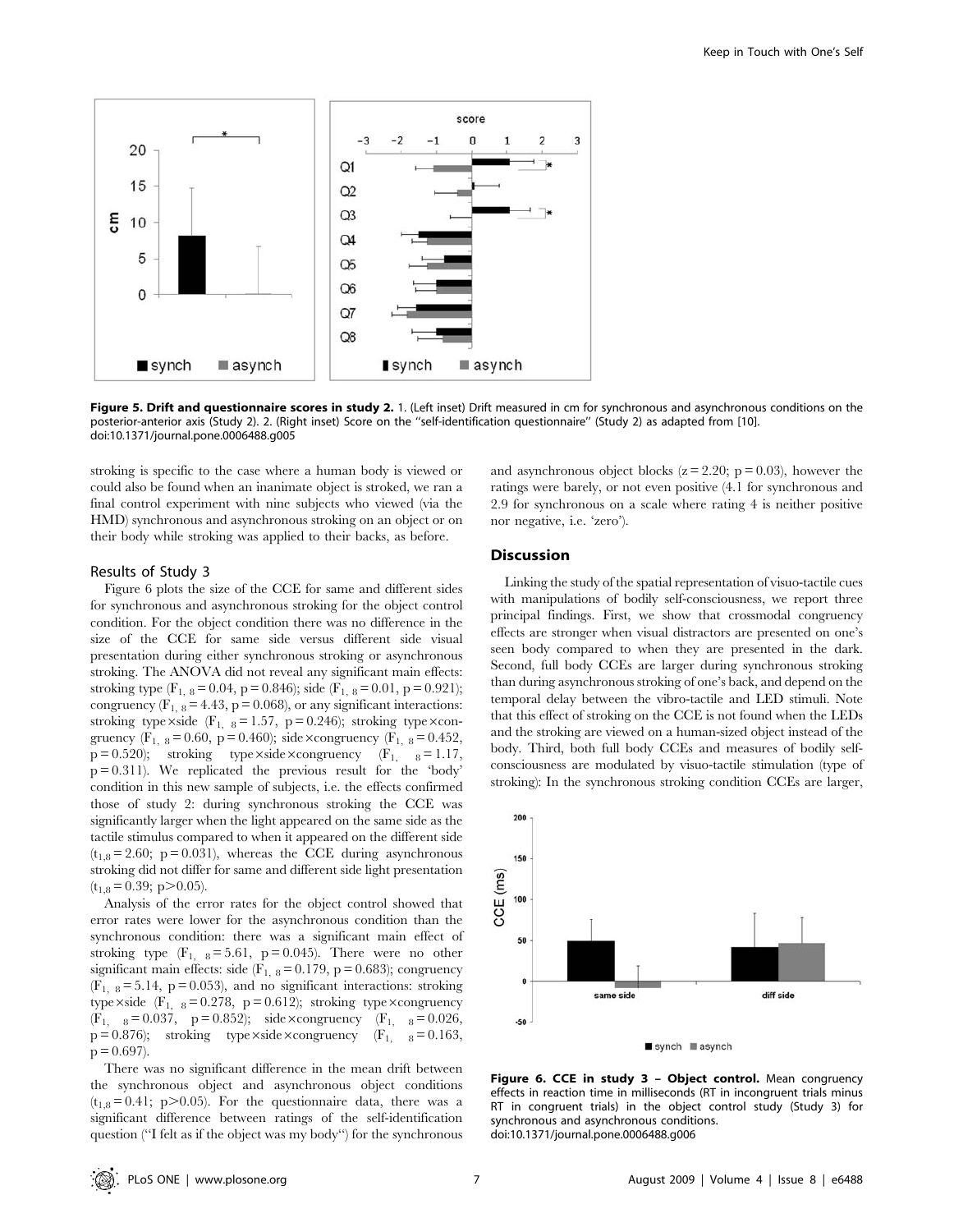the drift towards the seen body is greater and the questionnaire ratings of self- identification with the seen body are higher compared to in the asynchronous condition. These novel data reveal 'body-related' and 'self-related' CCEs and suggest that under the conditions used in the present study the full body CCE is associated with key components of bodily self-consciousness, i.e. 'what I experience as my body' and 'where I experience my body to be.'

By demonstrating CCEs for the full body our data extend the findings of previous studies that have used this paradigm for body parts, usually hands [12,15,30–32]. In the present study, the CCEs were larger when the visual distractors appeared on the same side (e.g. right side) of the body as the vibro-tactile targets than when the distractors appeared on the other body side (e.g. left side). This demonstrates that even for the full body, the magnitude of the CCE is modulated by the perceived spatial distance between the tactile target and the visual distractor (as previously observed for hand CCEs [12,15,30,32]). Such effects were absent when the stimulus display did not show the subject's body, and when an object was viewed in the place of the body, even though the visual stimuli (LEDs) were still visible and in the same spatial configuration. It is notable that the full body CCEs were observed even though subjects had an external, implausible, view of their body (they viewed the back of their body, which cannot be directly seen), standing two metres in front.

Our findings are also compatible with data reporting visual capture of touch when lights were presented on fake hands [12,15]. CCEs have also been measured for shadows of hands [32] and even for photographs of hands presented via video monitors [31]. More generally, this is consistent with studies [7,38–43] demonstrating how the sight of one's own body parts can influence tactile perception, in some cases even with views of body parts (e.g. the neck) that cannot be directly seen [42,43].

A second major finding of the present study is that, as predicted, the CCE was larger during synchronous than asynchronous stroking (study 2). Modifying visual-somatosensory congruence by employing different types of stroking enabled us to manipulate whether or not subjects felt as if they were looking at their own body, as indicated by the questionnaire data (see below). The CCE was only modulated by stroking when we introduced a larger temporal asynchrony between the LED and vibro-tactile stimuli. It is well known that multisensory integration is strongly influenced by the temporal relations between stimuli [33,35–37]. Our experiment incorporated two ongoing visuo-tactile 'events': the seen and felt stroking, and the combined LED-vibro-tactile stimuli. We argue that when the LED-vibro-tactile stimuli were made more asynchronous (by introducing the larger SOA), this may have influenced the differential weighting of all visual and tactile stimuli present, and therefore have affected how the felt stroking and seen stroking were integrated. Alternatively, it is also possible that in study 1 when the SOA was smaller, i.e. when the LED and vibration signals were more synchronous, this interfered with the stroking by rendering the asynchronous condition 'less asynchronous'.

Our third major finding is that both full body CCEs and measures of bodily self-consciousness are modulated by visuotactile stimulation (type of stroking). During the synchronous condition there was (1) a larger CCE, (2) a greater degree of selfidentification (as shown by Q3 in the questionnaire data) and (3) a larger drift in self-location towards the virtual body (as shown by the drift measure) compared to the asynchronous condition. This suggests that a greater degree of visual capture of tactile location occurs in the experimental condition in which there is a greater degree of self-identification for the seen body.

The present data suggest that the tactile stimuli are mislocalised to a different place in external space (towards the seen body in the synchronous condition) because the localisation of the body in space is biased towards the seen body (as measured by the drift and questionnaire) in the condition in which the CCEs are larger. In the synchronous condition it is not merely that the CCE is larger than in the asynchronous condition: there is also a greater difference between the same side and different side CCEs in the former condition. This side effect is likely to be a due to a change in the spatial perceptual representations because if the touch is represented as being closer in space to where the body (and LEDs) are seen then we would expect the difference between same and different side CCEs to be larger. This is because when the virtual body and the real body are perceived as being closer the distance between a given tactile stimulus and a different side visual distractor is greater than that between a tactile stimulus and a same side distractor.

It should be noted that visual capture of touch is not the only possible explanation for the increased CCE. Alternative explanations for differences in CCE magnitude have been discussed in depth by Spence and colleagues [44]. One possibility is that seeing the visual stimuli on the body increases their task relevance. While this could explain the results of study 1 where we compare CCEs when the body was or was not seen, it is not clear how effects of task relevance could account for the results obtained in study 2 (where we found that the different types of stroking modulated CCEs differently). Response bias – where, e.g. incongruent 'up' stimuli prime the 'up response' - is another factor thought to contribute to CCE magnitude [30,33,44] - but it cannot explain the differential side effects found in all three studies. An interesting alternative explanation is that the difference in CCEs is not due to tactile recoding but to visual recoding. It could be that seeing the visual stimuli on the body causes these distant visual stimuli to be recoded so that they are made equivalent to near visual stimuli in their effects [44,45]. This could explain the results of study 1, as the sight of one's body could cause the recoding of the visual stimuli so that they are represented as being closer to the tactile stimuli. One might also argue that in study 2, the synchronous stroking increased this visual recoding effect (compared to asynchronous stroking) or otherwise the asynchronous stroking decreased it. The difference in CCEs we report can only show that tactile and spatial stimuli are perceived as being closer to each other (in the synchronous condition) – this finding cannot by itself show whether it is touch or vision that is remapped. Nevertheless, given that there is a change in self-location - as measured by the spatial drift - towards the seen body (i.e. towards the visual stimulus) in the synchronous condition, we suggest that it is touch rather than vision that is mislocalised.

The self-related aspects of the CCE appear to be not simply an effect of seeing a body, but of identifying with the seen body, and having an altered self-location (biased towards the spatial location at which the body is seen). This is further evidence for the predicted [28,29] strong association between self-consciousness and the tactile sense. These findings are unlikely to be due to a difference in the level of attention between the conditions, since stimulus-based differences were minimized between the synchronous and asynchronous stroking conditions. Further, our finding that there was no CCE (no significant effect of congruency and no interaction between synchrony, side of visual distractor and congruency) in the object control condition suggests that the effect of stroking on the CCE is specific to the case where the stroking is applied to a human body.

The congruency task we employed has several advantages for use in studies of bodily self-consciousness: firstly, it is an online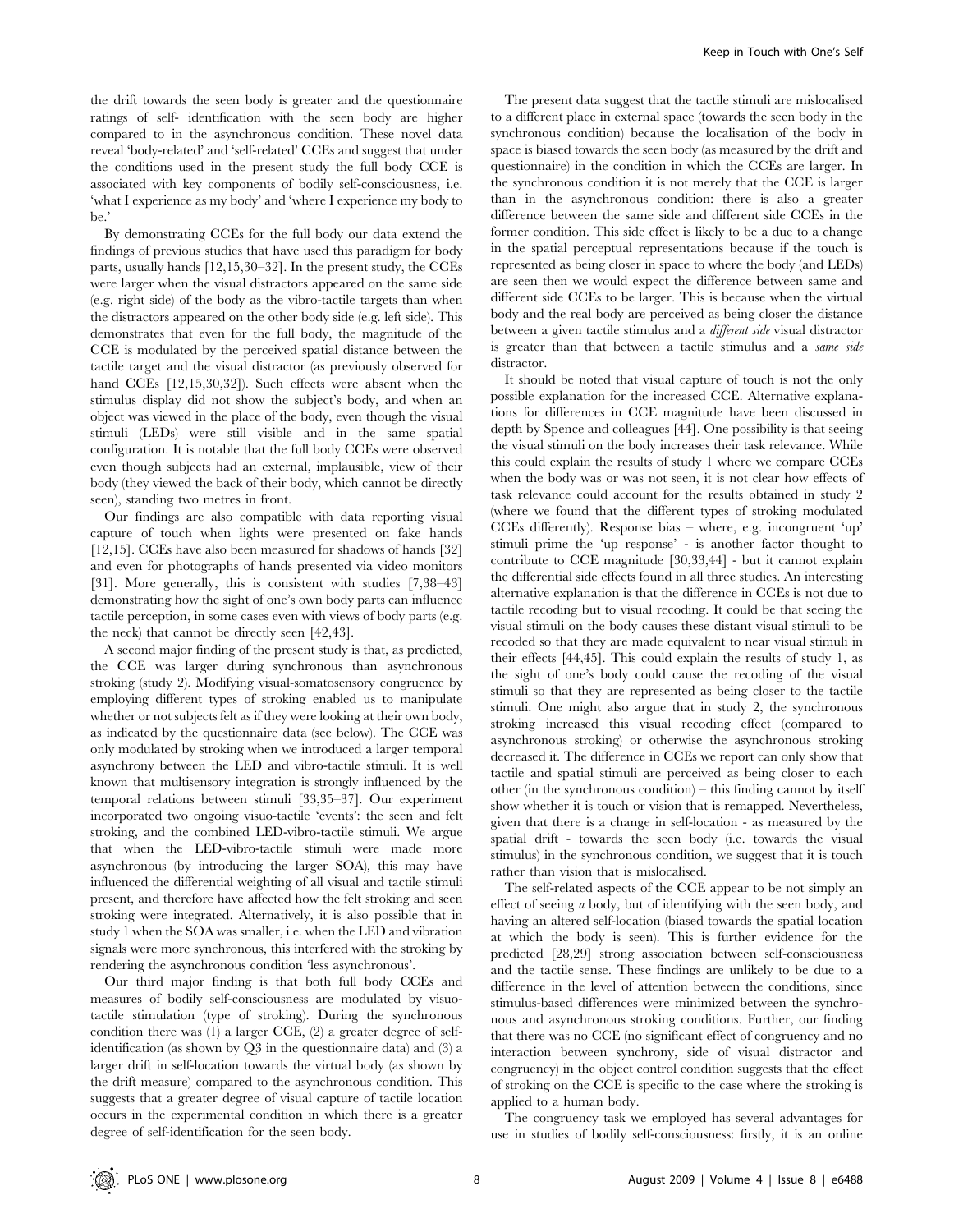measure of self-location and hence can be measured *during* full body illusions. This task is thus arguably an improvement on methods used both in previous studies of partial (body part) ownership [10,11,13] and studies of global ownership/selfidentification [18,25], since these measured behavioural/physiological proxies of bodily self-consciousness *after* the stroking period. Moreover, the magnitude of the CCE is relatively large, and multiple repeated measures can be obtained; this was not the case during most previous manipulations (although note that repeated CCE measures were collected in studies of the 'fake hand effect' [12,15]). Performance in the congruency task is also likely to be much less susceptible to observer biases that may have affected self-location and questionnaire measures in previous studies [18,25]. The present CCE task is relatively simple, involving only speeded, forced choice, perceptual judgements - no high level introspective reflections (as questionnaires require) - and is thus suitable for use in patient studies and even in animal studies.

Pavani and colleagues [12] used the CCE to investigate tactile spatial perception when vibrations were applied to subjects' hands, and lights (LEDs) were presented on rubber hands. In this study, the CCE was present only when the rubber hands had the same posture as the real hands, and in this case subjects were more likely to report feeling the touch at the location of the rubber hands (see also [15]). Despite the importance of these earlier CCE studies [12,15], we argue that they have certain limitations in terms of investigating bodily self-consciousness. Firstly, these studies did not directly manipulate self-attribution (e.g. by stroking) during the CCE measurements, but only after. Secondly, these (and other [10–13,32,40]) authors concentrated on the investigation of the representation of body parts, but did not manipulate aspects related to global bodily self-consciousness such as self-location and self-identification of the full body [16]. These global aspects are altered in the full body illusion [17,18,25,27] and in autoscopic phenomena (see, e.g. [22–24,46]. During heautoscopy, patients see a second own (illusory) body in extrapersonal space and selflocation is either experienced at the position of the physical body or at the position of the illusory body, or at both. Moreover, selflocation may change the experienced position (between the position of the illusory and the physical body) and this may occur in rapid alternation [22,23]. Patients self-identify either with the illusory body, the physical body, or with both in alternation [22,47,48]. Altered self-location and self-identification with an illusory body at an extracorporeal position are strongly present in OBEs: the self is experienced as localized outside one's bodily borders (disembodiment). In OBEs, self-location is never at the position of the physical body. The present data show that the previously described [17,18,25,27] changes in self-location and

#### References

- 1. Damasio AR (2000) The Feeling of What Happens: Body and Emotion in the Making of Consciousness: Harcourt Brace, New York.
- 2. Gallagher S (2005) How the body shapes the mind. Oxford: Clarendon Press.
- 3. Jeannerod M (2006) Motor Cognition: What Actions Tell the Self: UK: Oxford University Press.
- 4. Knoblich G (2002) Self-recognition: body and action. Trends in Cognitive Sciences 6: 447–449.
- 5. Metzinger T, Rahul B, Bikas KC (2007) Empirical perspectives from the selfmodel theory of subjectivity: a brief summary with examples. Progress in Brain Research: Elsevier. pp 215–245, 273–278.
- 6. Gallagher S (2000) Philosophical conceptions of the self: implications for cognitive science. Trends in Cognitive Sciences 4: 14–21.
- 7. Haggard P, Taylor-Clarke M, Kennett S (2003) Tactile perception, cortical representation and the bodily self. Current Biology 13: R170–R173.
- 8. Jeannerod M (2007) Being oneself. Journal of Physiology-Paris 101: 161–168.
- 9. Pacherie E (2008) The phenomenology of action: A conceptual framework. Cognition 107: 179–217.
- 10. Botvinick M, Cohen J (1998) Rubber hands/'feel/' touch that eyes see. Nature 391: 756–756.

self-identification are - under certain experimental conditions associated with changes in the CCE, and hence with changes in the mapping of tactile stimuli.

Since stimuli were applied only to the backs of the subjects in the present study it is possible that non-stimulated body parts were not affected by the stroking manipulation and thus that the measured effects were not global. However, as argued elsewhere [16], we believe that the present experimental manipulations did enable us to investigate global/full-body representations. Firstly, CCEs were associated with changes in self-identification (and thus more global changes than changes in self-attribution measured in the RHI). Secondly, the CCEs were larger in the condition (synchronous condition) in which the change in self-location was greater. Interference with more global aspects of bodily processing is also likely given back (trunk) stroking because tactile receptive field properties differ substantially between neurons encoding the trunk (large and bilateral receptive fields) and those encoding hands or feet (small and unilateral receptive fields) [49,50]. It would be interesting and important for future studies to investigate - in detailed follow up experiments - whether the effects of stroking applied on the trunk (as done here) generalizes to non-stimulated body parts, e.g. the hands.

In conclusion, the present data reveal full body-related CCEs, and 'self-related' CCEs, the latter demonstrating that the magnitude of the CCE is associated with 'what I experience as my body' and 'where I experience my body to be'. The experimental manipulation of self-identification (via stroking) combined with the measurement of self-location estimates (CCEs) enabled us to characterize bodily self-consciousness in terms of underlying multisensory mechanisms, thereby extending recent data [17,18,25,27] on global bodily self-consciousness. The present study reveals that systematic alterations in the mapping of tactile stimuli occur in the full body illusion, and thus establishes CCE magnitude as an online performance proxy for subjective changes in bodily self-consciousness.

#### Acknowledgments

We thank R. Holzer for building the vibration-LED devices and M. Mouthon for creating Figure 1. We thank the anonymous reviewers for their helpful and constructive comments.

#### Author Contributions

Conceived and designed the experiments: JEA BL OB. Performed the experiments: JEA BL. Analyzed the data: JEA BL. Contributed reagents/ materials/analysis tools: JEA. Wrote the paper: JEA BL OB.

- 11. Ehrsson H, Spence C, Passingham R (2004) That's My Hand! Activity in Premotor Cortex Reflects Feeling of Ownership of a Limb. Science 305: 875–877.
- 12. Pavani F, Spence C, Driver J (2000) Visual Capture of Touch: Out-of-the-Body Experiences With Rubber Gloves. Psychological Science 11: 353–359.
- 13. Tsakiris M, Haggard P (2005) The rubber hand illusion revisited: Visuotactile integration and self-attribution. Journal of Experimental Psychology-Human Perception and Performance 31: 80–91.
- 14. Tsakiris M, Hesse M, Boy C, Haggard P, Fink GR (2007) Neural Signatures of Body Ownership: A Sensory Network for Bodily Self-Consciousness. Cerebral Cortex 17: 2235–2244.
- 15. Austen E, Soto-Faraco S, Enns J, Kingstone A (2004) Mislocalizations of touch to a fake hand. Cognitive, Affective and Behavioral Neuroscience 4: 170–181.
- 16. Blanke O, Metzinger T (2009) Full-body illusions and minimal phenomenal selfhood. Trends in Cognitive Sciences 13: 7–13.
- 17. Lenggenhager B, Mouthon M, Blanke O (2009) Spatial aspects of bodily selfconsciousness. Consciousness and Cognition In Press, Corrected Proof.
- 18. Lenggenhager B, Tadi T, Metzinger T, Blanke O (2007) Video Ergo Sum: Manipulating Bodily Self-Consciousness. Science 317: 1096–1099.